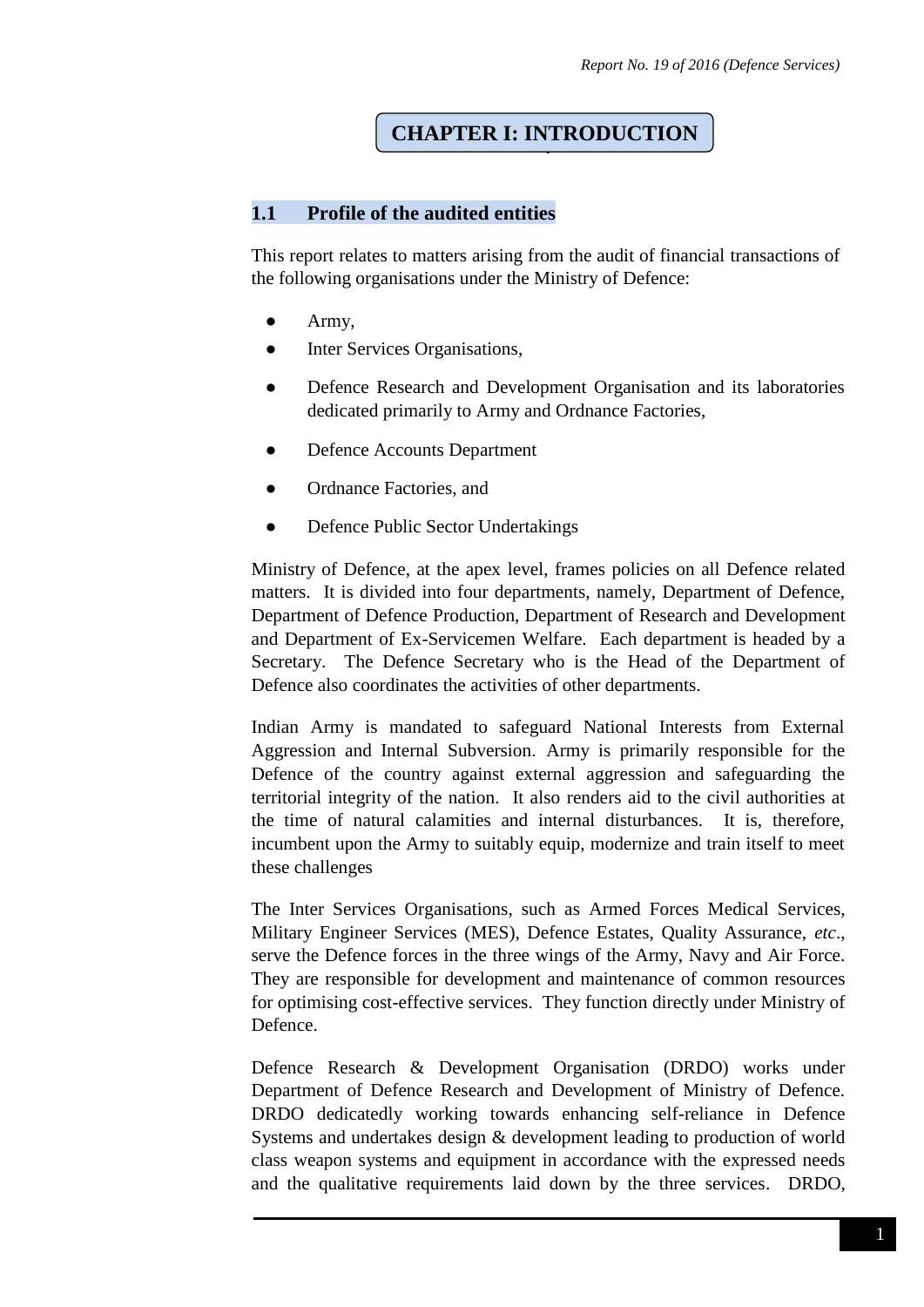through its chain of laboratories, is engaged in research and development, primarily to promote self-reliance in Indian Defence sector. It undertakes research and development in areas like aeronautics, armaments, combat vehicles, electronics, instrumentation, engineering systems, missiles, materials, naval systems, advanced computing, simulation and life sciences.

Ordnance Factory Board (OFB) functions under the administrative control of the Department of Defence Production and is headed by Director General, Ordnance Factories. Thirty-nine factories are responsible for production and supply of ordnance stores to the armed forces.

Defence Public Sector Undertakings (DPSUs) function under the administrative control of Department of Defence Production. There are nine DPSUs which are headed by respective Chairman cum Managing Director (CMD).

# **1.2 Authority for audit**

The authority for our audit is derived from Articles 149 and 151 of the Constitution of India and the Comptroller and Auditor General's (Duties, Powers and Conditions of Service) (DPC) Act, 1971. We conduct audit of Ministries/Departments of the Government of India under Section 13 of the CAG's (DPC) Act. Major Cantonment Boards are audited under Section 14 of the said Act. Principles and methodology of compliance audit are prescribed in the "Regulations of Audit and Accounts, 2007".

## **1.3 Audit methodology and procedure**

Audit is prioritised through an analysis and evaluation of risks so as to assess their criticality in key operating units. Expenditure incurred, operational significance, past audit results and strength of internal control are amongst the main factors which determine the severity of the risks. An annual audit plan is formulated to conduct audit on the basis of risk assessment.

Audit findings of an audited entity are communicated through Local Test Audit Reports/Statement of Cases. The response from the audited entity is considered which may result in either settlement of the audit observation or referral to the next audit cycle for compliance. Serious irregularities are processed as draft paragraphs for inclusion in the Audit Reports which are submitted to the President of India under Article 151 of the Constitution of India, for laying them before each House of Parliament. Performance Audits are done through structured exercise by defining scope of audit, holding entry conference, sampling of units, exit conference, inclusion of feedback on draft report and issuance of final report.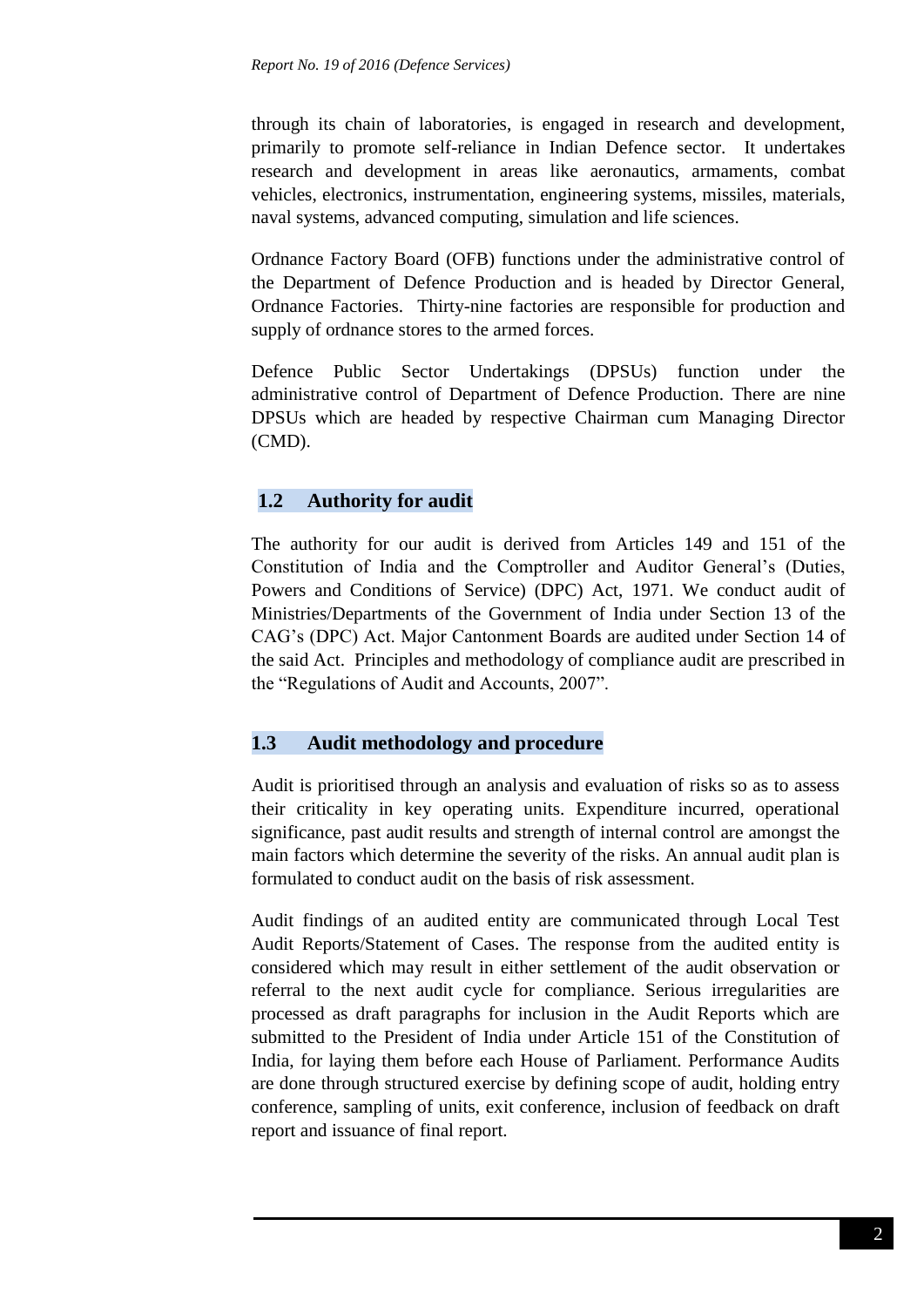# **1.4 Structure of the Report**

This report contains eight chapters comprising three performance reviews and 20 audit paragraphs based on the audit of financial transactions of Ministry of Defence pertaining to Army, Inter Services Organisations, Defence Research and Development Organisation, Defence Accounts Department, Ordnance Factories and DPSUs.

## **1.5 Financial aspects and Budgetary Management**

## *1.5.1 Introduction*

The budgetary allocations of the Ministry of Defence are contained under eight Demands for Grants of which six grants are included under Defence Service Estimates (DSE) and two under Civil Grants.

- Two Civil Grants which include Demand No. 20 Ministry of Defence (Civil) and Demand No. 21 - Defence Pensions.
- Six Grants of the Ministry of Defence, which include the following:

Demand No.22, Defence Services - Army

Demand No. 23, Defence Services - Navy

Demand No. 24, Defence Services - Air Force

Demand No. 25, Defence Ordnance Factories

Demand No. 26, Defence Services - Research & Development

Demand No. 27, Capital Outlay on Defence Services -Includes All Services and Departments other than those covered by the Demands for Grants of Ministry of Defence (Civil)

 The budgetary requirements for the Border Roads Organisation are provided by the Ministry of Road Transport & Highways.

The above mentioned Grants are broadly categorized into Revenue and Capital expenditure.

- **Revenue Expenditure:** This includes expenditure on Pay & Allowances, Transportation, Revenue Stores (like Ordnance stores, supplies by Ordnance Factories, Rations, Petrol, Oil and Lubricants, Spares, *etc.*), Revenue Works (which include maintenance of Buildings, water and electricity charges, rents, rates and taxes, *etc.*) and other miscellaneous expenditure.
- **Capital Expenditure:** This includes expenditure on Land, Acquisition of new weapon and ammunitions, Modernization of Services,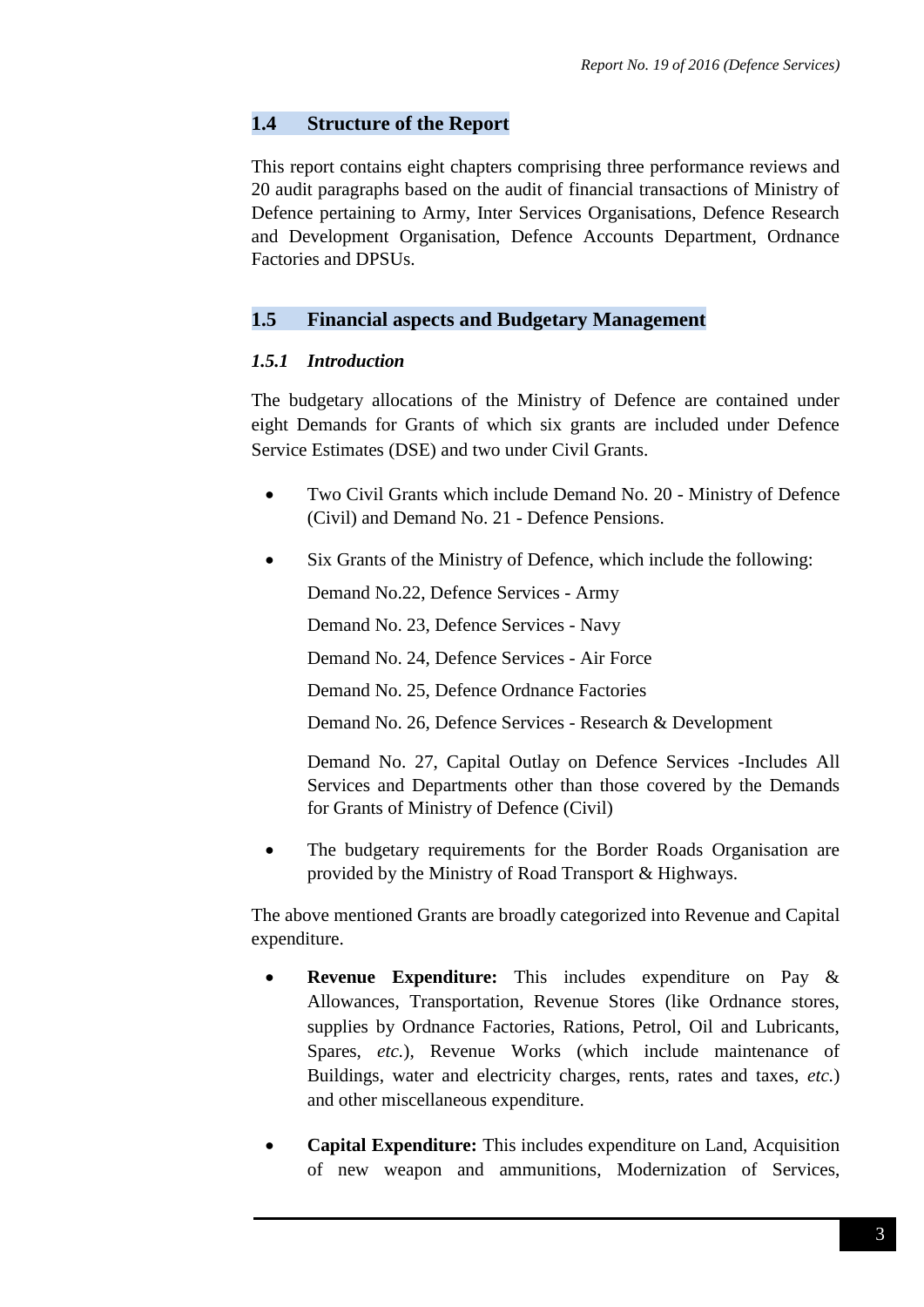Construction Works, Plant and Machinery, Equipment, Tanks, Naval Vessels, Aircraft and Aero-engines, Dockyards, *etc*.

Approval of Parliament<sup>1</sup> is taken for the Gross expenditure provision under different Demands for Grants. Receipts and Recoveries, which include items like sale proceeds of surplus/obsolete stores, receipts on account of services rendered to State Governments/other Ministries, *etc*. and other miscellaneous items are deducted from the gross expenditure to arrive at the net expenditure on Defence Services for the six Demands, *viz*. Demands Nos. 22 to 27. A brief analysis of these grants is given below except Grant No. 23, Defence Services-Navy and Grant No.24, Defence Services-Air Force which are commented upon in a separate report.

# *1.5.2 Grant No.20 & 21- Expenditure from Civil Grants*

# *1.5.2.1 Grant No. 20- Expenditure of Ministry of Defence (Civil)*

Against the revised estimates of  $\bar{\tau}$ 19,467 crore actual expenditure for the year 2014-15 under Demand No. 20 was  $\overline{2}19,363$  crore. This included expenditure of  $\bar{z}18,175$  crore under Revenue heads and  $\bar{z}1,188$  crore under Capital head. Major components of these expenditures are shown in the **Table-1**:

# **Table -1: Table showing major components of Revenue and Capital expenditure**

| <b>Revenue Expenditure</b>        |                       | <b>Capital Expenditure</b> |                             |  |
|-----------------------------------|-----------------------|----------------------------|-----------------------------|--|
| <b>Name of Department</b>         | $\bar{\tau}$ in crore | <b>Name of Department</b>  | ₹ in crore                  |  |
| <b>Canteen Stores Departments</b> | 14199                 | Customs-CGO                | 1142                        |  |
| (CSD)                             |                       |                            |                             |  |
| Defence Accounts Department       | 1136                  | DEO-Other Building         | 24                          |  |
| (DAD)                             |                       |                            |                             |  |
| Coast Guard Organisation (CGO)    | 1287                  | DAD-Other Building         | 17                          |  |
| Jammu & Kashmir Light Infantry    | 969                   | Misc. loans for Unit Run   | $\mathcal{D}_{\mathcal{A}}$ |  |
| (JAKLI)                           |                       | Canteen (URC) by CSD       |                             |  |
| Defence Estate Organisation       | 390                   | <b>Other Departments</b>   | 3                           |  |
| (DEO)                             |                       |                            |                             |  |
| <b>Other Departments</b>          | 194                   |                            |                             |  |

# *1.5.2.2 Grant No. 21 - Defence Pensions*

**.** 

Defence Pensions, under Ministry of Defence, provides for pensionary charges in respect of retired Defence personnel (including Defence Civilian employees) of the three services, *viz.* Army, Navy and Air Force, and of employees of Ordnance Factories, *etc*. It covers payments of service pension, gratuity, family pension, disability pension, commuted value of pension, leave encashment, *etc*.

<sup>&</sup>lt;sup>1</sup> Report No.20 of Standing Committee on Defence (2012-13, Fifteenth Lok Sabha)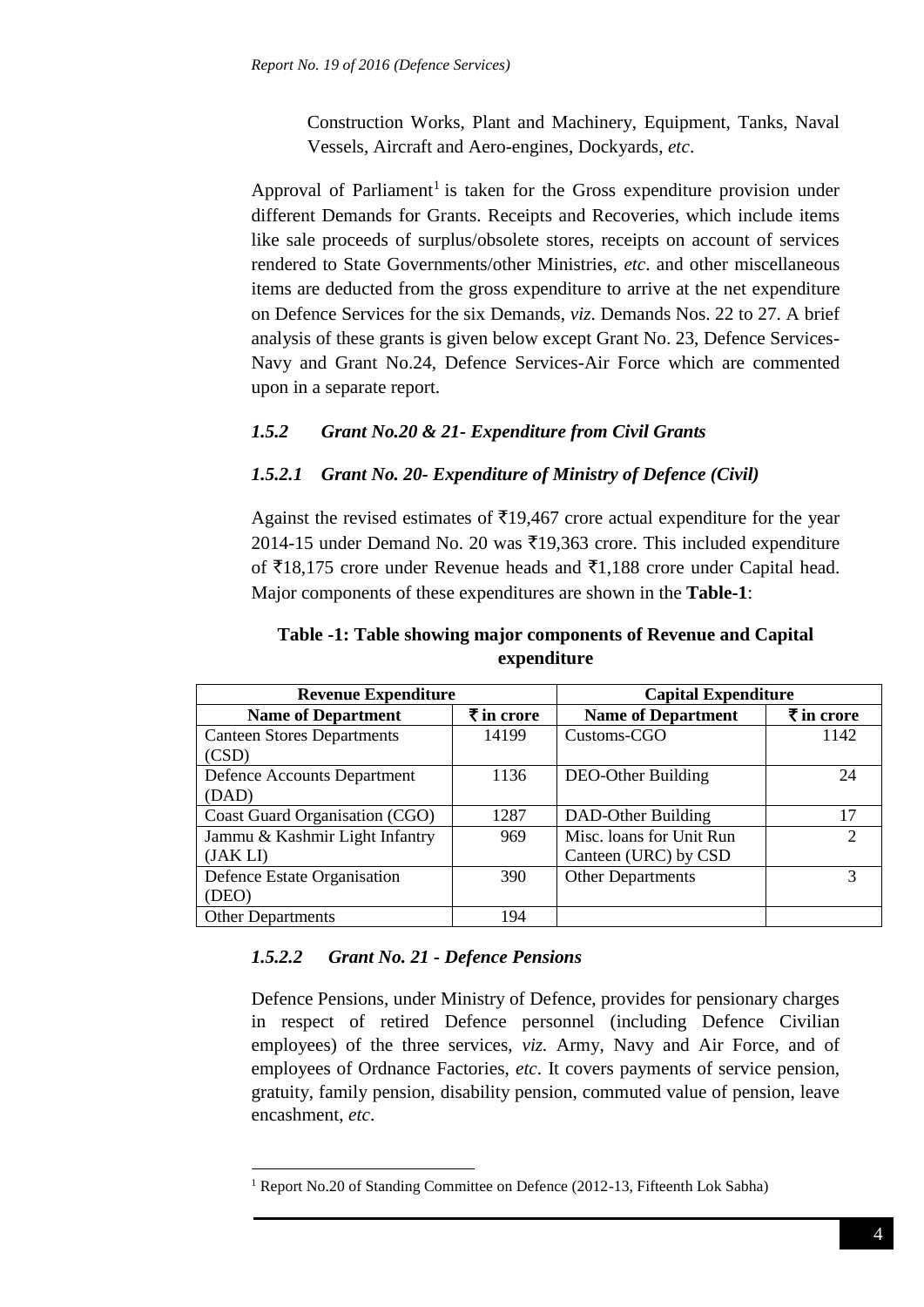*(*`*in crore)*

The position of budgetary allocation and expenditure for the year 2014-15 under this Grant is as under:

#### **Table- 2: Budgetary allocation and Actual Expenditure**

| $\left(\bar{\tau}$ in crore) |  |
|------------------------------|--|
|------------------------------|--|

| <b>Budget Estimates</b> | <b>Revised Estimates</b> | <b>Actual Expenditure</b> |
|-------------------------|--------------------------|---------------------------|
| 51,000                  | 50,000                   | 60.450                    |

The excess expenditure of  $\bar{\tau}$ 10,450 crore over the revised estimates underlines the need for improvement in the budget estimation.

#### **1.6 Grant No. 22 to 27 – Defence Services Estimates**

#### *1.6.1 At a glance*

The overall Defence Budget (Grant No. 22 to 27) allocation and actual expenditure (Voted & Charged) for the period 2010-11 to 2014-15 are given in **Table-3.**

**Table-3: Total Defence Budget allocation and Actual expenditure** 

| Year    | <b>Budget Provision</b> | <b>Actual Expenditure</b> |
|---------|-------------------------|---------------------------|
| 2010-11 | 1,56,127                | 1,58,723                  |
| 2011-12 | 1,78,891                | 1,75,898                  |
| 2012-13 | 1,98,526                | 1,87,469                  |
| 2013-14 | 2,17,649                | 2,09,789                  |
| 2014-15 | 2,54,000                | 2,37,394                  |

The data relating to actual Defence expenditure in 2014-15 shows an increase of 13.16 *per cent* over the previous year and overall increase of 49.56 *per cent* since 2010-11.

#### *1.6.2 Revenue expenditure vs. Capital expenditure in Defence Services*

Capital and Revenue expenditure (voted) for the period 2010-11 to 2014-15 is given in **Chart - 1** below:

| 240000<br>220000<br>200000<br>180000                   |         |         |         |         |         |
|--------------------------------------------------------|---------|---------|---------|---------|---------|
| 160000<br>140000<br>120000<br>crore<br>100000<br>80000 | 61%     | 61%     | 62%     | 62%     | 65%     |
| 60000<br>크.<br>40000<br>₩<br>20000<br>0                | 39%     | 39%     | 38%     | 38%     | 35%     |
|                                                        | 2010-11 | 2011-12 | 2012-13 | 2013-14 | 2014-15 |
| Revenue Expenditure (Voted)                            | 96625   | 107961  | 116708  | 130482  | 155168  |
| Capital Expenditure (Voted)                            | 62012   | 67844   | 70483   | 79093   | 81742   |

**Chart - 1: Revenue expenditure vs. Capital expenditure (Voted)**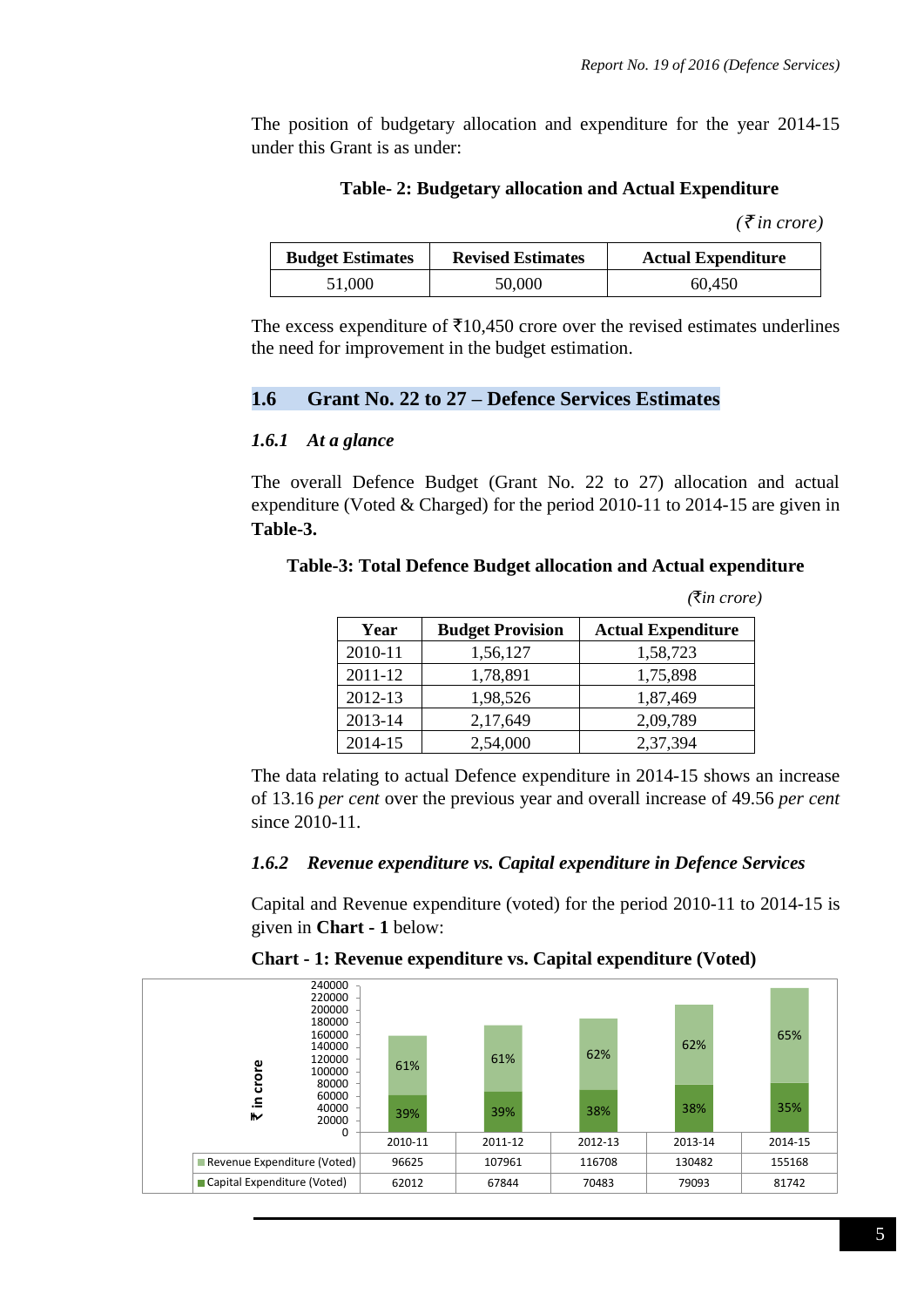The above data shows that the proportion of Voted Capital and Revenue expenditure as a percentage of total Defence expenditure (voted) has remained between 35 and 39 *per cent* during the period 2010-11 to 2014-15, however, there is an increase of three *per cent* in revenue expenditure over the previous year in 2014-15 and a corresponding decrease in the Capital expenditure.

## **1.7 Break-up of Expenditure (voted) relating to Army, Ordnance Factories & R&D (Capital & Revenue) – Grant No. 22, 25, 26 and 27<sup>2</sup>**

A detailed analysis of the expenditure (voted) for the period 2010-11 to 2014- 15 relating to Army, Ordnance Factories and R & D showing Revenue and Capital expenditure is given in **Table-4** below.

#### **Table-4: Expenditure (voted) of Army, Ordnance Factories & R&D**

| <b>Description</b> | <b>Components of</b> |         | Year    |         |          |          |  |
|--------------------|----------------------|---------|---------|---------|----------|----------|--|
| of Grant           | <b>Expenditure</b>   | 2010-11 | 2011-12 | 2012-13 | 2013-14  | 2014-15  |  |
| Army               | Actual               | 80,790  | 86,776  | 94,274  | 1,02,139 | 1,17,700 |  |
|                    | Revenue              | 65,002  | 71,833  | 79,517  | 87,720   | 99,139   |  |
|                    |                      | (80.46) | (82.78) | (84.35) | (85.88)  | (84.23)  |  |
|                    | Capital              | 15,788  | 14,943  | 14,757  | 14,419   | 18,561   |  |
|                    |                      | (19.54) | (17.22) | (15.65) | (14.12)  | (15.77)  |  |
| Ordnance           | Actual               | 1,527   | 1,704   | 2,116   | 3,964    | 13,576   |  |
| Factory            | Revenue              | 1,073   | 1,428   | 1,754   | 3,499    | 12,830   |  |
|                    |                      | (70.30) | (83.79) | (82.88) | (88.26)  | (94.50)  |  |
|                    | Capital              | 454     | 276     | 349     | 465      | 746      |  |
|                    |                      | (29.70) | (16.21) | (16.60) | (11.74)  | (5.50)   |  |
| R&D                | Actual               | 1,0192  | 9,932   | 9,860   | 10,929   | 13,635   |  |
|                    | Revenue              | 5,231   | 5,321   | 5,218   | 5,696    | 6,236    |  |
|                    |                      | (51.32) | (53.58) | (52.92) | (52.12)  | (45.74)  |  |
|                    | Capital              | 4,961   | 4,611   | 4,642   | 5,233    | 7,399    |  |
|                    |                      | (48.68) | (46.43) | (47.08) | (47.88)  | (54.26)  |  |

 $(\bar{\xi}$ *in crore*)

**Note**: Figure in the brackets represents the Revenue/Capital expenditure as a percentage of the total Actual expenditure

 The total Army expenditure during 2014-15 has registered an increase of 15.24 *per cent* over the previous year with the Revenue expenditure

**.** 

<sup>&</sup>lt;sup>2</sup> Grant No. 23 – Navy and Grant No. 24 – Air Force are analysed in the respective Audit Reports of the Union Government (Defence Services) Air Force and Navy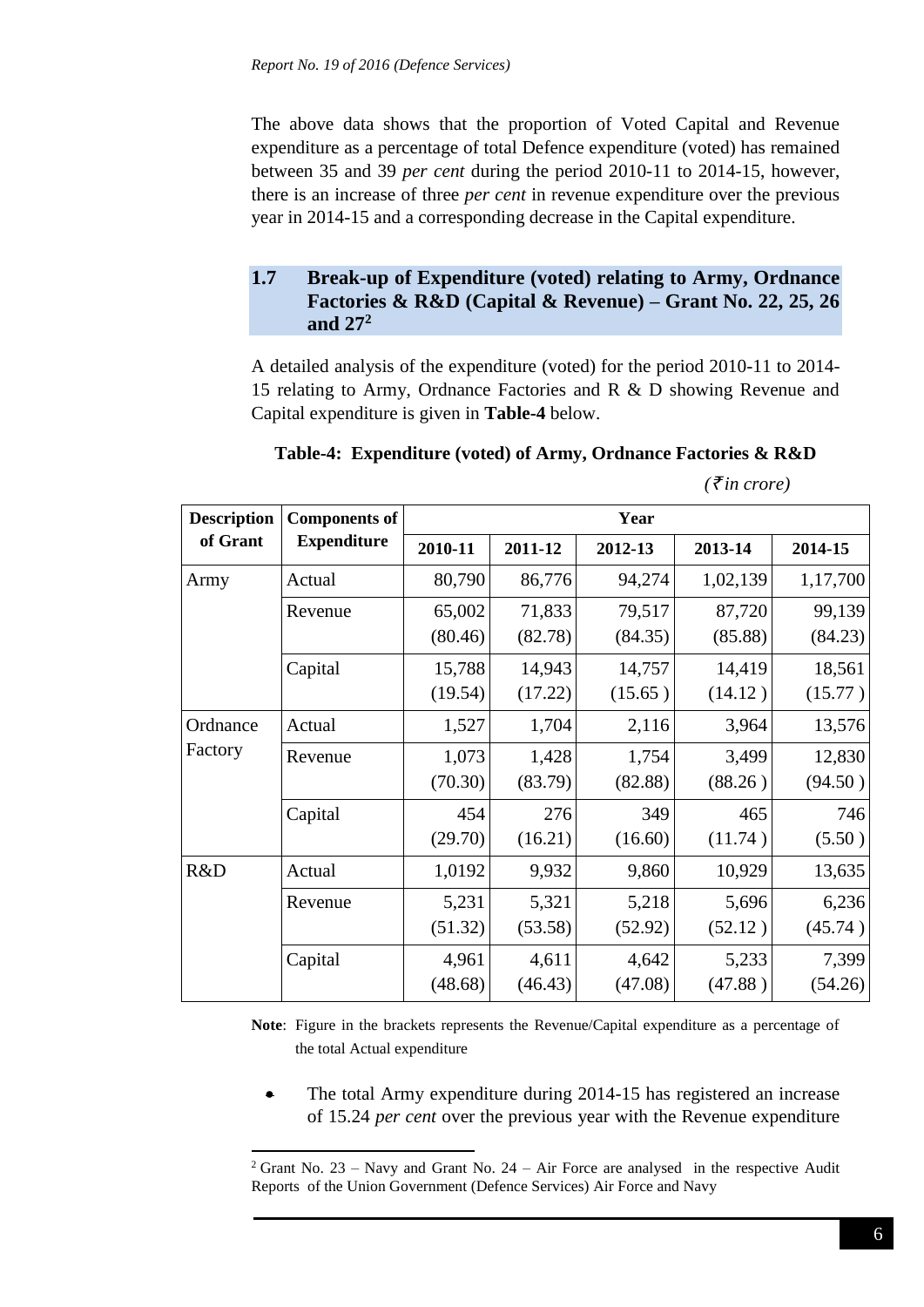registering an increase of 13.02 *per cent* and the Capital expenditure recording an increase of 28.73 *per cent.* Since 2010-11, the components of expenditure have increased by 45.68 *per cent*, 52.51 *per cent* and 17.56 *per cent* respectively.

- The increase in the expenditure of Ordnance Factory (OF) Board during 2014-15, as depicted in the Table 4 above, was mainly due to change in the accounting system where the approval of Parliament was sought on "gross" amounts of expenditure. During the previous years the approval was however being sought on 'Net Basis of accounting'
- The total R&D expenditure during 2014-15, has recorded an increase of 24.76 *per cent* over the previous year with Revenue expenditure an increase of 9.48 *per cent* and the Capital expenditure registering an increase of 41.38 *per cent*. Since 2010-11, the components of expenditure have increased by 33.78 *per cent*, 19.22 *per cent* and 49.14 *per cent* respectively.

# *1.7.1 Trend of total Expenditure in respect of Army, Ordnance Factories and Research & Development - Capital and Revenue*

A trend of total Army, Ordnance Factories and Research and Development expenditure both Capital and Revenue as a proportion of actual expenditure during the period 2010-11 to 2014-15 is given in **Chart-2** below:

# **Chart-2: Trend Revenue and Capital Expenditure as a percentage of the total expenditure**

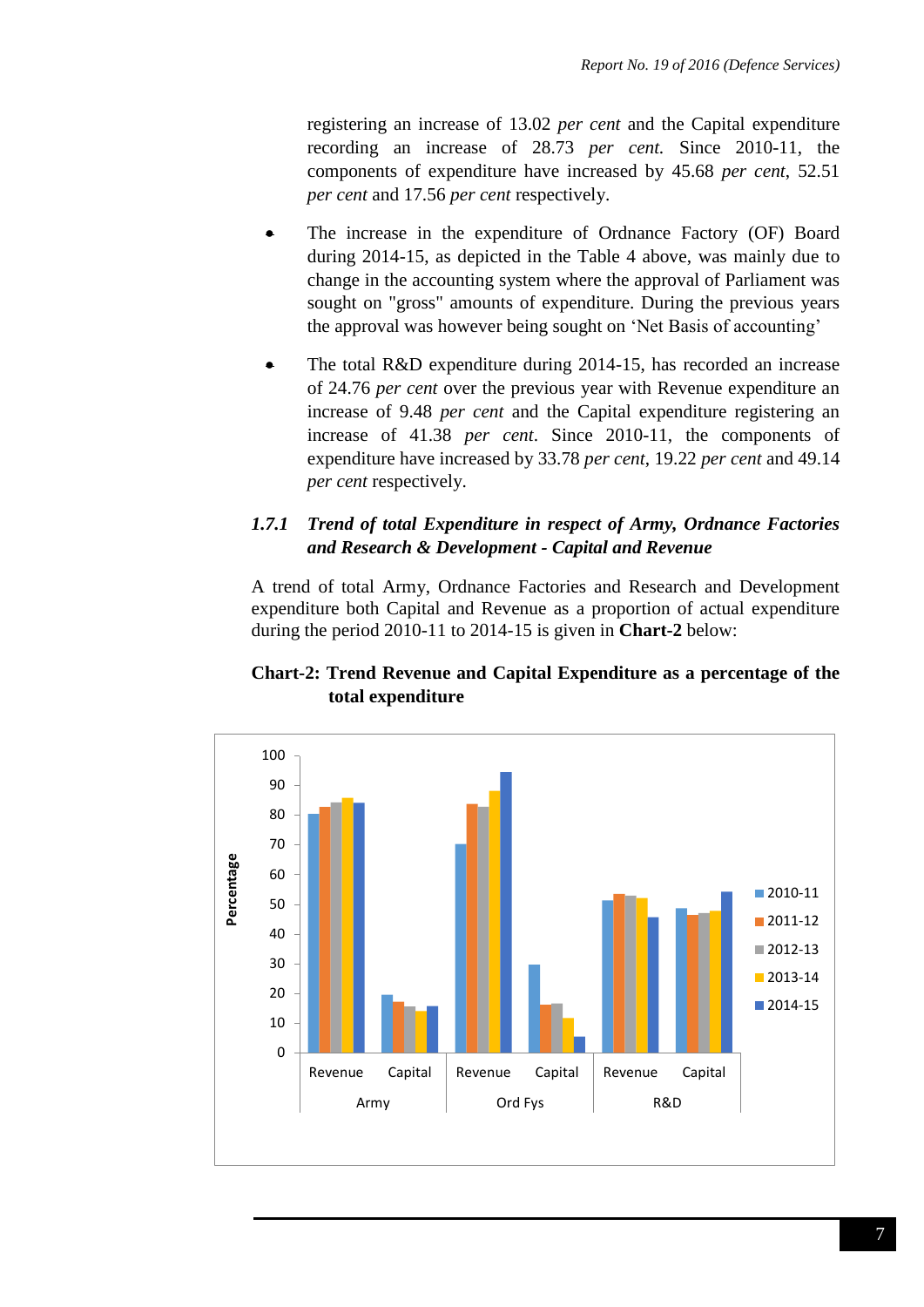- **Army***:* In 2014-15 Revenue component of total Army expenditure has increased by 4 *per cent* since 2010-11 from 80 *per cent* in 2010-11 to 84 *per cent* in 2014-15 while the Capital component has recorded a corresponding decrease during the same period from 20 *per cent* (2010- 11) to 16 *per cent* (2014-15).
- **Ordnance Factories:** The Revenue and Capital component of the expenditure by the Ordnance Factories for the period 2010-11 to 2014-15 shows a consistent increase. The figures for the year 2014-15 depicted in the Table 4 above also factors in the change in the accounting system, from 'Net Basis of accounting' to 'Gross Basis of accounting'.
- **Research & Development:** The Revenue expenditure on Research & Development has decreased by five *per cent* from 51 *per cent* in 2010-11 to 46 *per cent* in 2014-15 during the period 2010-11 to 2014-15 while the Capital expenditure has increased by a similar percentage from 49 *per cent* to 54 *per cent.*

# **1.8 Trend of major components of Revenue expenditure (Voted)**

# *1.8.1 Army (Voted)*

During the period 2010-11 to 2014-15 maximum Revenue expenditure was incurred under five Minor Heads (MH) of the Army as given in **Table-5** and in the **Chart-3** below:

## **Table-5: Details of major components of Revenue expenditure of Army**

*(*` *in crore)*

| <b>Components of</b>                              | Year    |         |         |         |         |  |  |
|---------------------------------------------------|---------|---------|---------|---------|---------|--|--|
| <b>Expenditure</b>                                | 2010-11 | 2011-12 | 2012-13 | 2013-14 | 2014-15 |  |  |
| Pay & Allowances<br>$(MH-101& 103)$               | 35,445  | 39,996  | 46,057  | 50,533  | 56,997  |  |  |
| <b>Stores</b><br>$(MH-110)$                       | 12,144  | 12,442  | 12,750  | 13,954  | 15,324  |  |  |
| <b>Works</b><br>$(MH-111)$                        | 5,308   | 5,709   | 5,769   | 6,384   | 7,399   |  |  |
| <b>Rashtriya Rifles</b><br>$(MH-112)$             | 3,099   | 3,585   | 4,076   | 4,436   | 4,967   |  |  |
| Pay & allow. of<br><b>Civilians</b><br>$(MH-104)$ | 3,051   | 3,361   | 3,674   | 4,056   | 4,422   |  |  |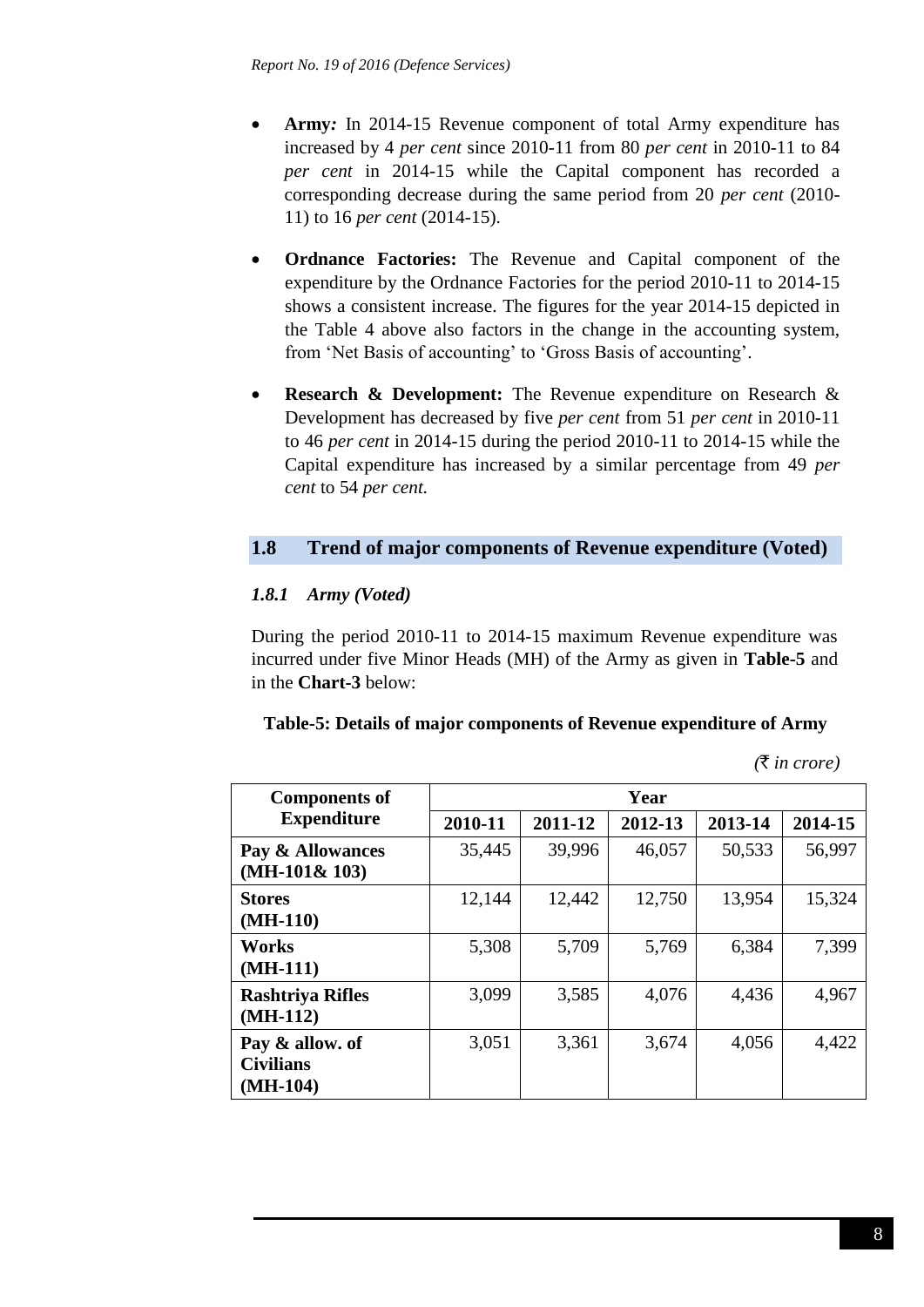

#### **Chart-3: Major components of Revenue expenditure of Army**

 Against a 13 *per cent* annual increase in the revenue expenditure of Army in 2014-15, overall increase in five Minor Heads having highest expenditure *viz*. Pay & Allowances of Army & Auxiliary Forces, Stores, Works, Rashtriya Rifles and Pay and Allowances of Civilian ranged between 9 and 16 *per cent.*

#### *1.8.2 Ordnance Factories (voted)*

During the period 2010-11 to 2014-15 maximum Revenue expenditure was incurred under five MH of the Ordnance Factories as shown in **Table-6** and in the **Chart-4** below:

#### **Table-6: Major components of Revenue expenditure of Ordnance Factories**

*(*`*in crore)*

| <b>Components of</b>        | Year    |         |         |         |         |  |
|-----------------------------|---------|---------|---------|---------|---------|--|
| <b>Expenditure</b>          | 2010-11 | 2011-12 | 2012-13 | 2013-14 | 2014-15 |  |
| <b>Stores</b>               | 5,705   | 6,101   | 5,692   | 5,990   | 5,686   |  |
| <b>MH-110</b>               |         |         |         |         |         |  |
| <b>Manufacture-</b>         | 3,500   | 4,415   | 4,336   | 4,563   | 4,961   |  |
| <b>MH-054</b>               |         |         |         |         |         |  |
| <b>Renewal&amp; Reserve</b> | 600     | 325     | 350     | 375     | 400     |  |
| (R&R) Fund                  |         |         |         |         |         |  |
| <b>MH-797</b>               |         |         |         |         |         |  |
| Renewal &                   | 208     | 310     | 416     | 697     | 442     |  |
| <b>Replacement</b>          |         |         |         |         |         |  |
| <b>MH-106</b>               |         |         |         |         |         |  |
| Other expenditure           | 583     | 650     | 768     | 795     | 911     |  |
| <b>MH-800</b>               |         |         |         |         |         |  |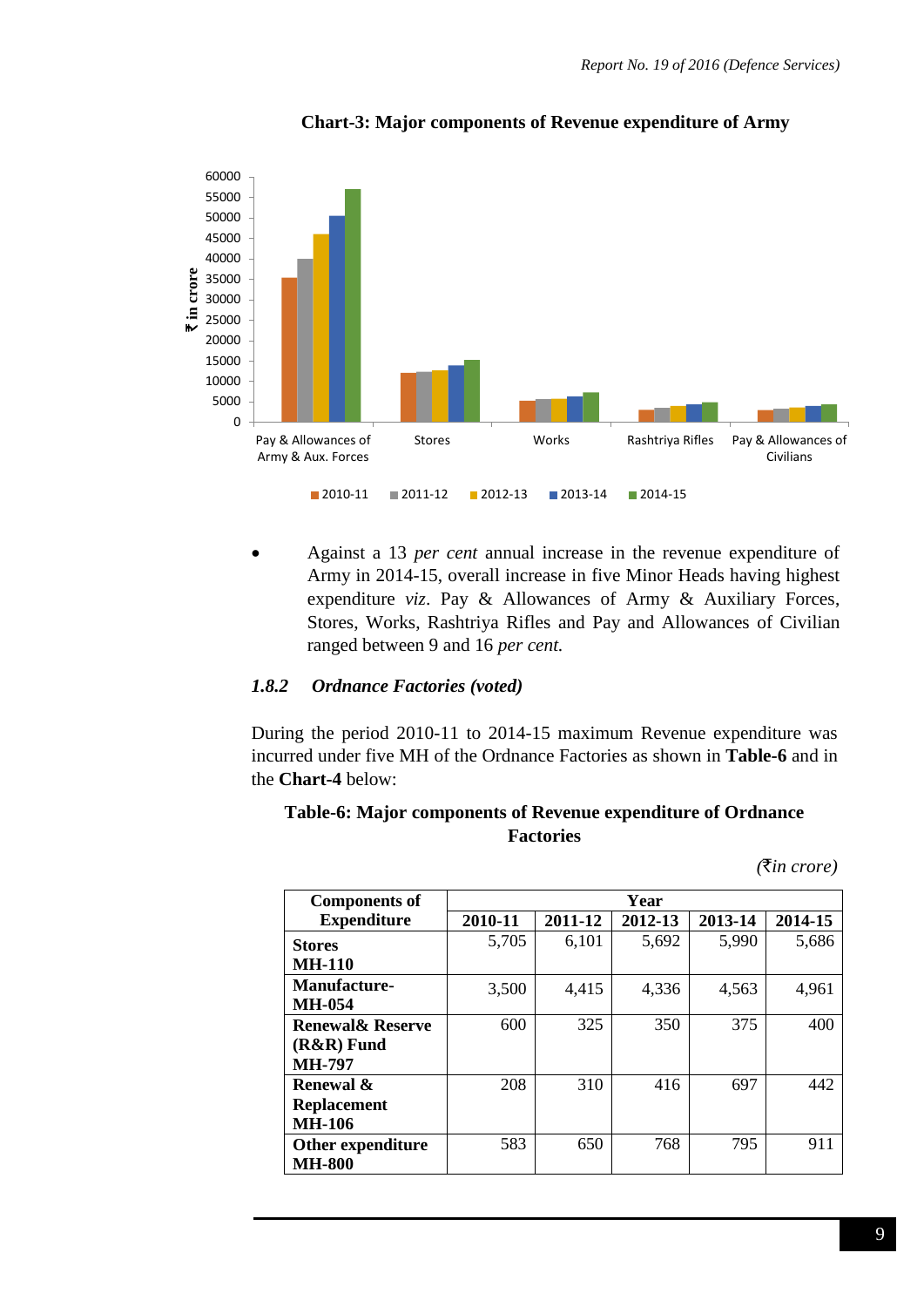

**Chart 4: Major components of Revenue expenditure of Ordnance Factories**

#### *1.8.3 Research & Development (voted)*

During the period 2010-11 to 2014-15 maximum Revenue expenditure was incurred under five Minor Heads (MH) of the R&D as given in **Table-7** and **Chart-5** below:

# **Table-7: Major components of Revenue expenditure of Research &Development**

*(*`*in crore)*

| <b>Components of</b> | Year    |         |         |         |         |  |  |
|----------------------|---------|---------|---------|---------|---------|--|--|
| <b>Expenditure</b>   | 2010-11 | 2011-12 | 2012-13 | 2013-14 | 2014-15 |  |  |
| <b>Stores</b>        | 1,666   | 1,774   | 1,870   | 1,837   | 2,063   |  |  |
| <b>MH-110</b>        |         |         |         |         |         |  |  |
| Pay $\&$             | 1,410   | 1,535   | 1,694   | 1,865   | 2,021   |  |  |
| <b>Allowances-</b>   |         |         |         |         |         |  |  |
| <b>Civilian</b>      |         |         |         |         |         |  |  |
| <b>MH-102</b>        |         |         |         |         |         |  |  |
| R&D                  | 1,218   | 984     | 517     | 765     | 733     |  |  |
| <b>MH-004</b>        |         |         |         |         |         |  |  |
| Works                | 492     | 543     | 621     | 669     | 790     |  |  |
| <b>MH-111</b>        |         |         |         |         |         |  |  |
| Pay & Allowances     | 202     | 198     | 226     | 251     | 285     |  |  |
| of Service           |         |         |         |         |         |  |  |
| <b>Personnel</b>     |         |         |         |         |         |  |  |
| <b>MH-101</b>        |         |         |         |         |         |  |  |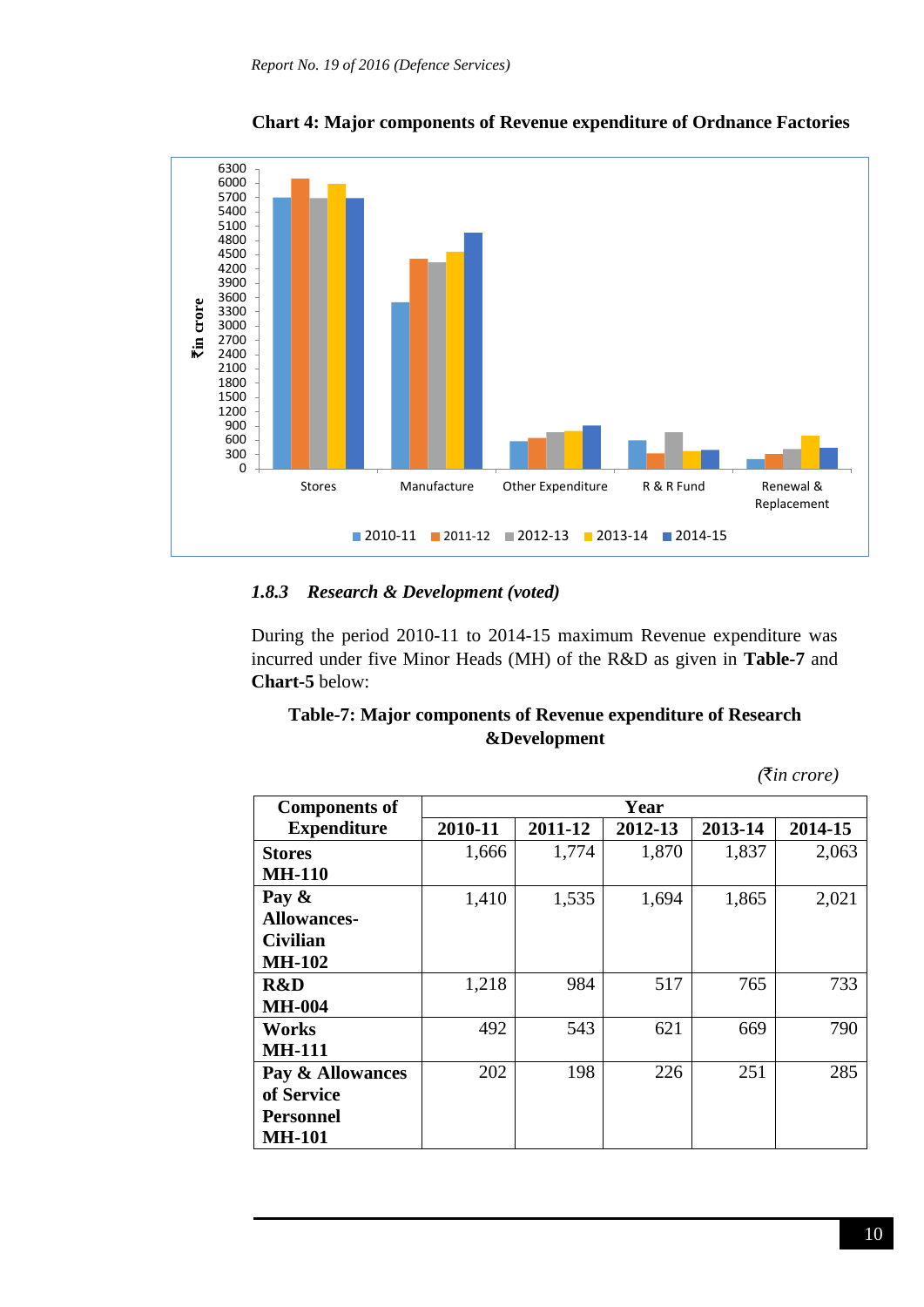

**Chart 5: Major components of Revenue expenditure of Research &Development**

 Against an overall annual increase of 9.5 *percent* in the revenue expenditure of R&D in 2014-15, the increase in four Minor Heads having highest expenditure *viz*. Stores, Pay & Allowances of Civilians, Works and Pay & Allowances of Service ranged between 8 and 18 *per cent.* However, in case of Minor Head R&D, there was a decrease of 4 *per cent* over the previous year.

## **1.9 Trend of Capital expenditure - Major Head-4076-Grant No. 27- Capital Outlay on Defence Services**

#### *1.9.1 Components of Capital expenditure*

1

There are eight Sub Major Heads (SMH) under this Grant, *viz*. Sub Major Head 01- Army, Sub Major Head 02 - Navy, Sub Major Head 03- Air Force, Sub Major Head 04 - Ordnance Factories, Sub Major Head 05 - R&D, Sub Major Head 06 - Inspection Organisation, Sub Major Head 07 - Special Metal and Super Alloys Projects and Sub Major Head 08- Technology Development.

## *1.9.2 Trend analysis of Capital expenditure<sup>3</sup> (voted) of Army, Ordnance Factories and R&D*

The details of Capital expenditure of Army, Ordnance Factories and R&D during the period 2010-11 to 2014-15are given in **Table-8** below:

<sup>&</sup>lt;sup>3</sup> SMH- 02 and SMH- 03 are analysed separately in the respective Audit Reports of Union Government (Defence Services) of Navy and Air Force. In respect of SMH- 06 and SMH- 08 total expenditure for the period 2010-11 to 2014-15 was  $\overline{\xi}44$  crore and  $\overline{\xi}140$  crore respectively. In respect of SMH-07 the expenditure during these years was Nil.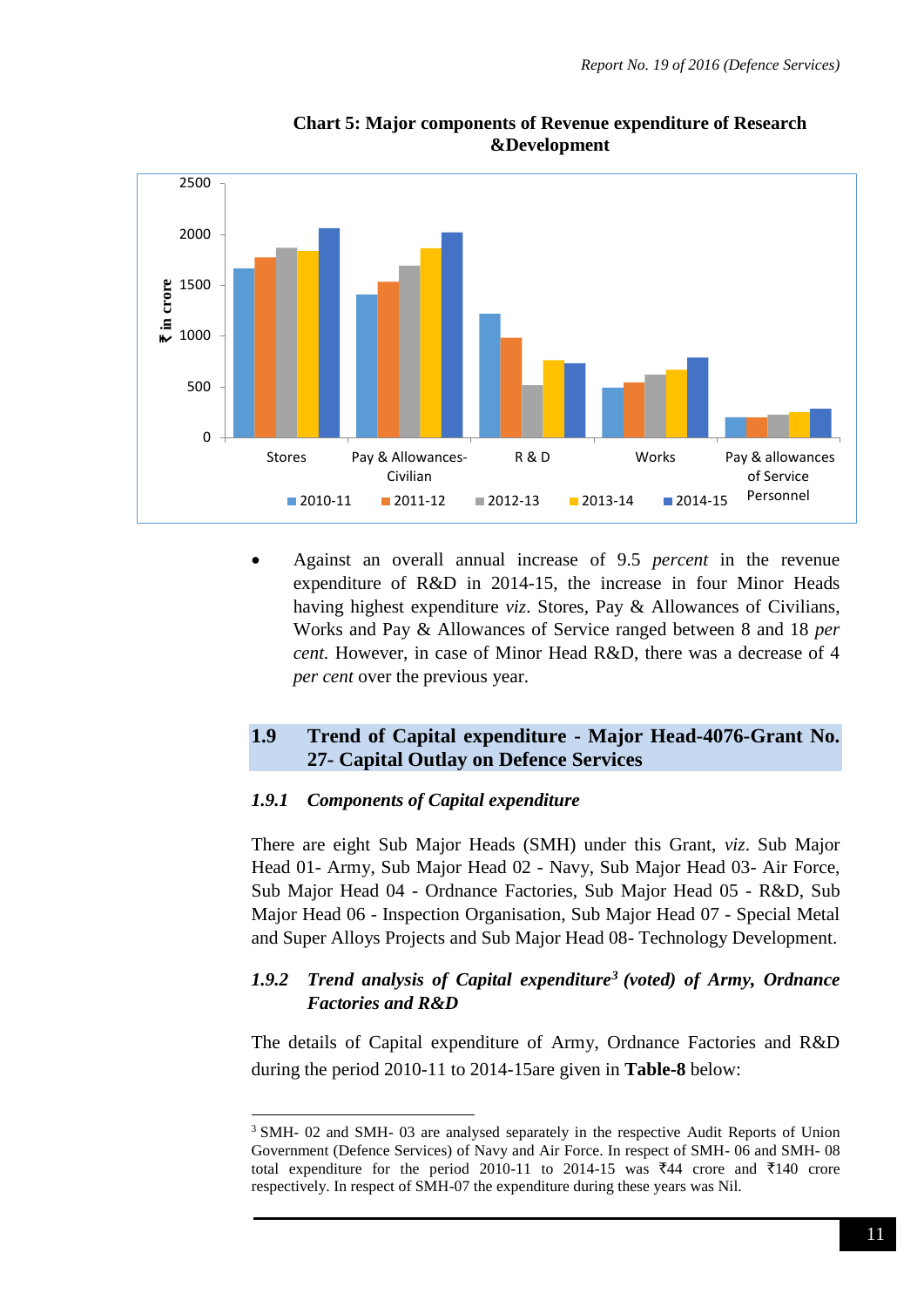| Table-8: Total Capital Expenditure (Defence Services) Vs Army, |  |
|----------------------------------------------------------------|--|
| <b>Ordnance Factories and R&amp;D</b>                          |  |

*(*`*in crore)*

| Capital            | Year    |         |         |         |         |  |  |
|--------------------|---------|---------|---------|---------|---------|--|--|
| <b>Expenditure</b> | 2010-11 | 2011-12 | 2012-13 | 2013-14 | 2014-15 |  |  |
| <b>Defence</b>     | 62,012  | 67,844  | 70,483  | 79,093  | 81,742  |  |  |
| <b>Services</b>    |         |         |         |         |         |  |  |
| Army               | 15,788  | 14,943  | 14,757  | 14,419  | 18,561  |  |  |
| Ordnance           | 454     | 276     | 349     | 465     | 746     |  |  |
| <b>Factories</b>   |         |         |         |         |         |  |  |
| Research &         | 4,961   | 4,611   | 4,642   | 5,233   | 7,399   |  |  |
| <b>Development</b> |         |         |         |         |         |  |  |

 **Capital Expenditure of Defence Services**: Capital expenditure of Defence Services has recorded an increase of 3.35 *per cent* in 2014-15 over the previous year. In case of Army, OF and R&D the annual increase was however 29, 60 and 41 *per cent* respectively. For the five year period from 2010-11 to 2014-15 against the overall increase 32 *per cent* in the capital expenditure of Defence Services, the increase expenditure under Army, OF and R&D was 18*,* 65 and 49 *per cent* respectively*.* 

# **1.10 Response of the Ministry/Department to Draft Audit Paragraphs**

On the recommendations of the Public Accounts Committee, Ministry of Finance (Department of Expenditure) issued directions to all Ministries in June 1960 to send their response to the Draft Audit Paragraphs proposed for inclusion in the Report of the Comptroller and Auditor General of India within six weeks.

The Draft Paragraphs are forwarded to the Secretaries of the Ministry/ departments concerned drawing their attention to the audit findings and requesting them to send their response within six weeks. It is brought to their personal attention that in view of likely inclusion of such Paragraphs in the Audit Reports of the Comptroller and Auditor General of India, which are placed before Parliament, it would be desirable to include their comments in the matter.

Draft paragraphs proposed for inclusion in this Report were forwarded to the Secretaries concerned between December 2015 and February 2016 through letters addressed to them personally.